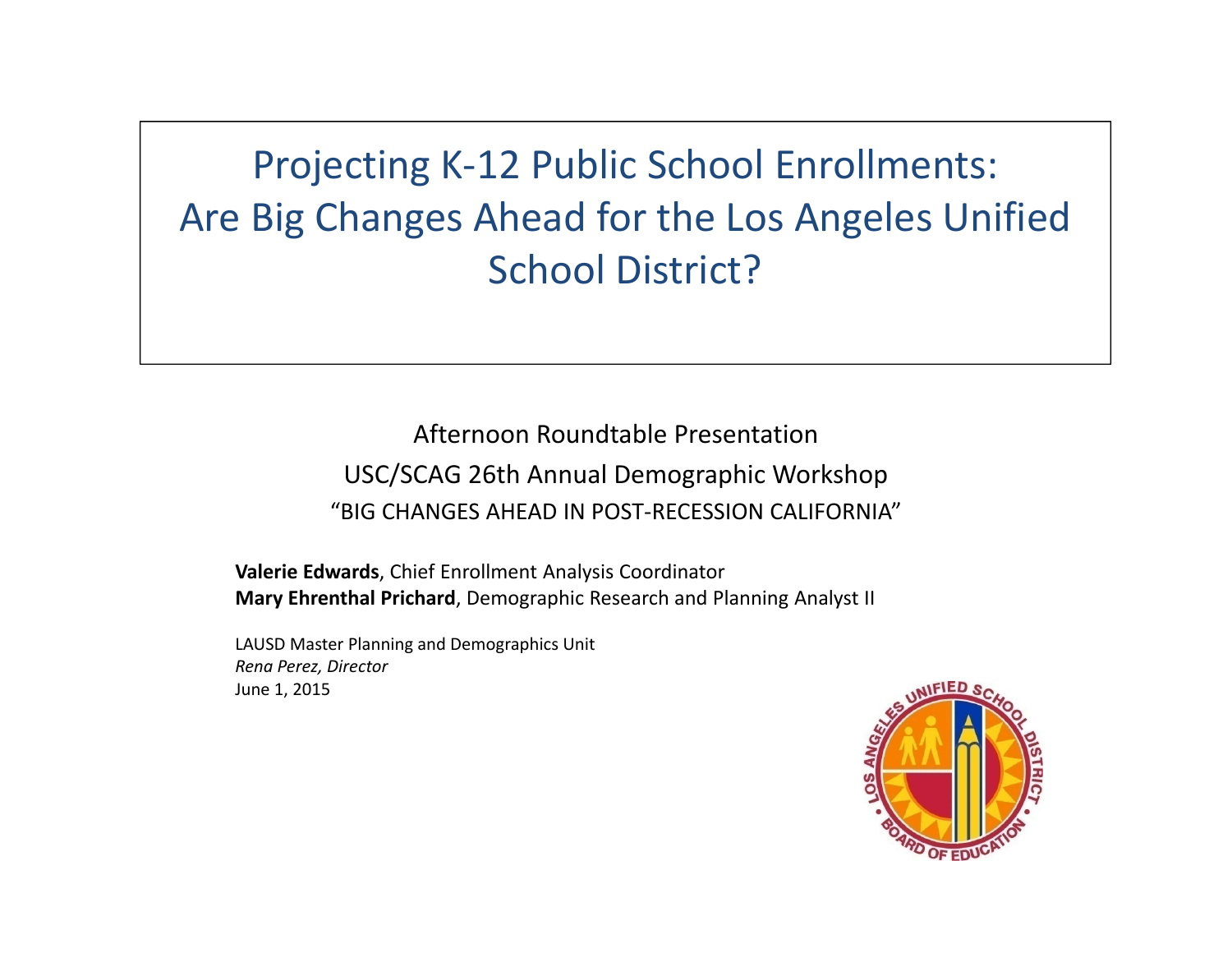# *DOF Public K‐12 Graded Enrollment Projections for LA County (2014 Series)*

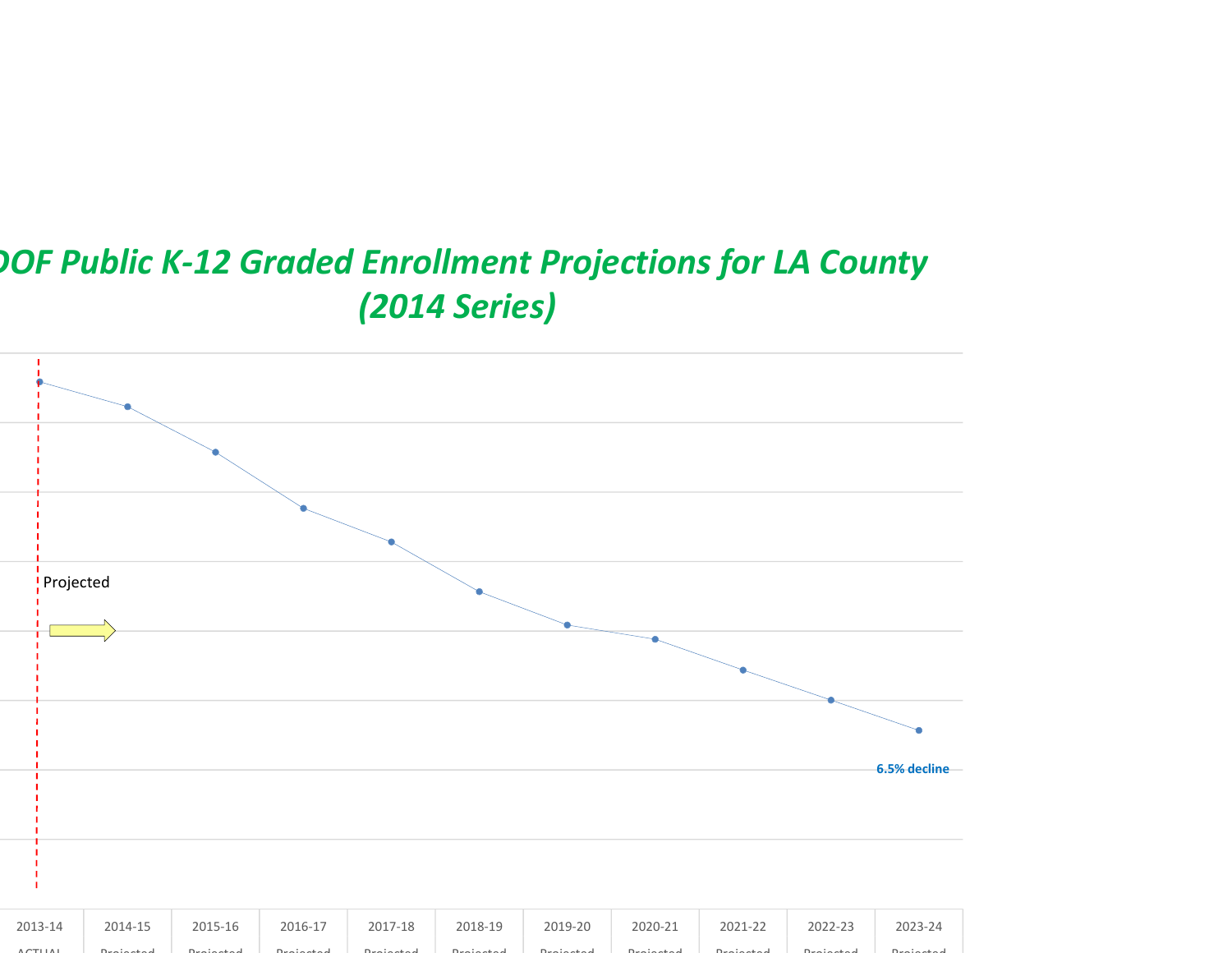#### *Slide Notes: DOF Public K‐12 Graded Enrollment Projections for LA County (2014 Series)*

Master Planning and Demographics produces K‐12 enrollment projections mainly to support facilities master planning, District budgeting, and individual school planning for each upcoming school year.

As you might imagine, Master Planning and Demographics (MPD) has an interest in monitoring local K‐12 enrollments projections from the DOF.

MPD uses the DOF projections as <sup>a</sup> sounding board to evaluate our own projections.

This newest DOF projection is <sup>a</sup> change from earlier projections, which projected steeper declines and fewer students.

Notice that enrollments are projected to steadily decline through the projection horizon

.

As we'll see, projections for the Los Angeles Unified School District (LAUSD) show <sup>a</sup> somewhat different outlook.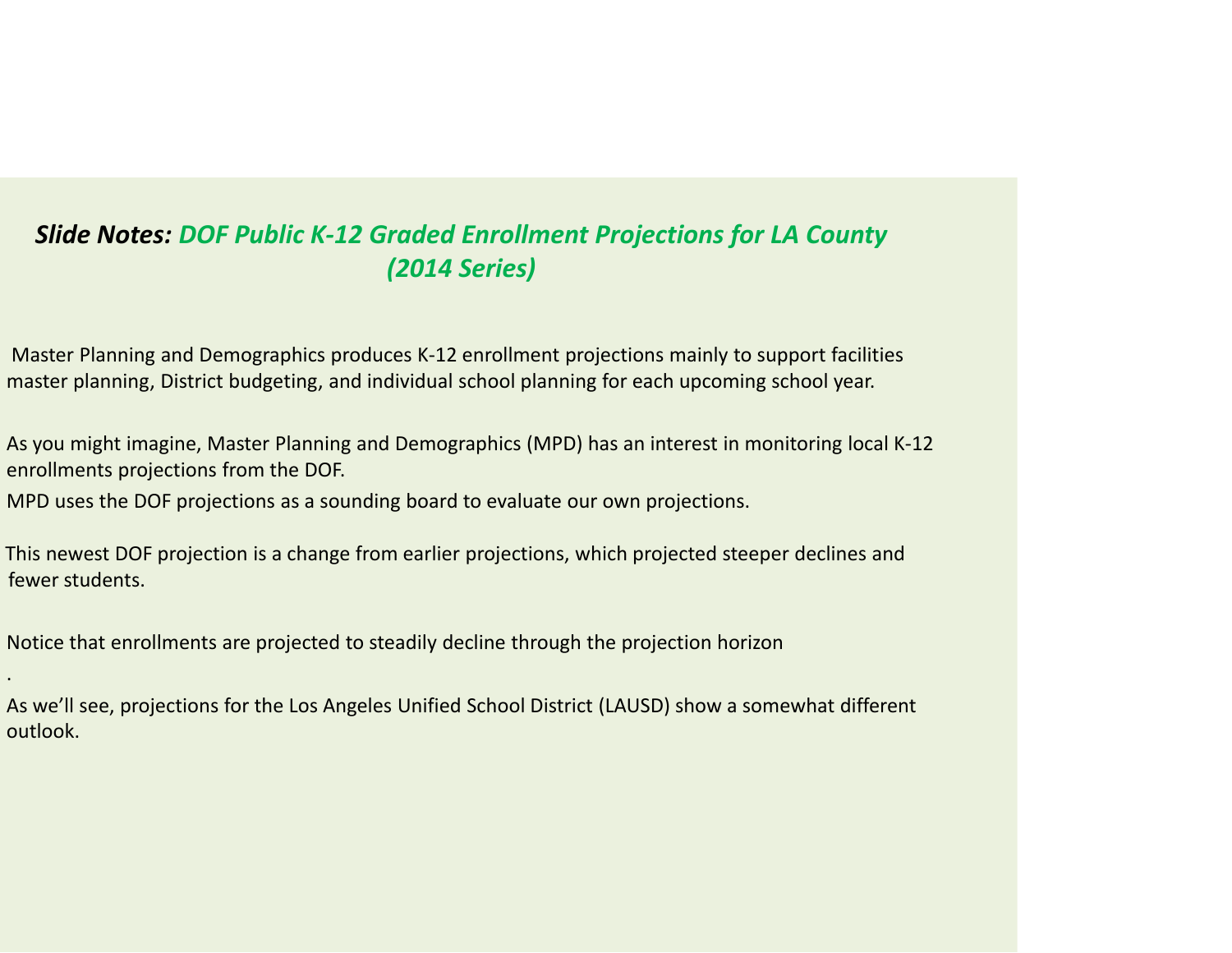## *LAUSD K‐12 Enrollment Projections*

**Los Angeles Unified School District** Projected Public K-12 Graded Enrollment through SY 2023-24



Master Planning and Demographics Unit, Los Angeles Unified Schools District, 2010-2011 (February 2011) & 2011-12 Series, (February 2012)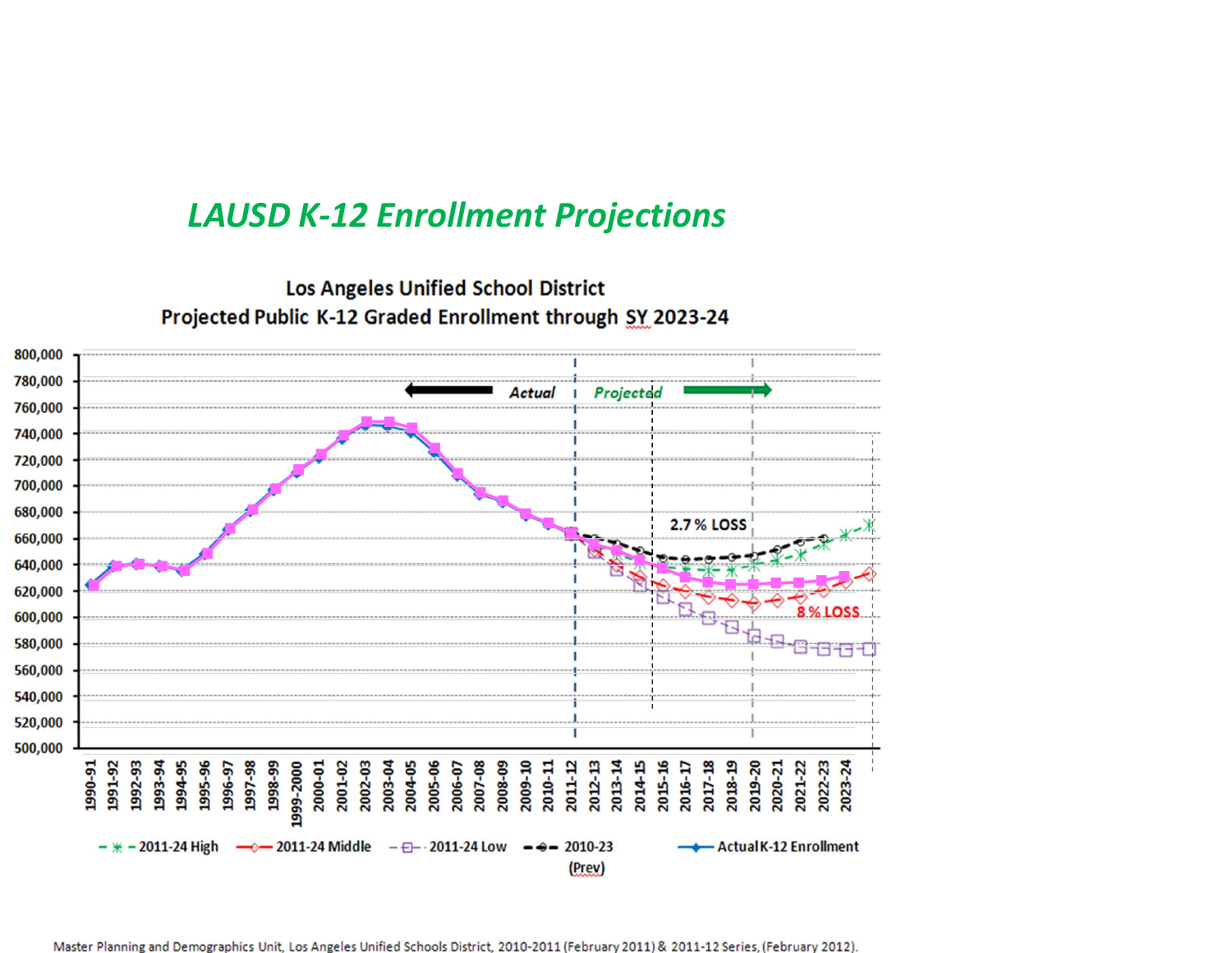#### *Slide Notes: LAUSD K‐12 Enrollment Projections*

Every year, MPD asks itself questions such as "Are there Big Changes ahead?..." for LAUSD enrollments? For school capacities? In the short term? In the long term?

Here we are looking at MPD's own projections, along with over <sup>a</sup> decade of actual enrollment history.

We can see that LAUSD has already been through Big Changes since 2002, when enrollments began to decline sharply. We can also see that the decline has been slowing in more recent years.

Looking into the future, one of the "Big Changes" LAUSD is looking for is the year when enrollments are expected to rebound.

Our most recent projections show that the gradual decline in enrollments will last until 2019‐20 school year, when beginning school year 2020‐21 enrollments will then begin <sup>a</sup> slow creep upward.

MPD evaluates projections annually and revises them with new and timely data.

Let's take <sup>a</sup> minute to look at how MPD has adjusted previous enrollment projections during it' annual enrollment projection cycles.

For the earliest set of projections (2010), MPD initially projected for <sup>a</sup> smaller amount of loss and earlier rebound. The following year (2011-12 )MPDs projections for LAUSD were adjusted to show a bigger change in the amount of decline- as were the DOF projections. Three years later, for the 2014 projection series (pink line) ‐ the decline has been tempered, as has been the rebound‐ Resulting in <sup>a</sup> tempering of any Big Changes to expected enrollments.

 along, both MPD and the DOF has expected decline into the coming decade. However, unlike the DOF LAUSD expects enrollments to bound within the decade.

PD's more optimistic outlook incorporates programmatic improvements including improvements in grade‐to‐grade retentions rates and creased interest in public school enrollment.

Now, let's look at birth projections and how they may result in Big Changes for LAUSD's kindergarten projections.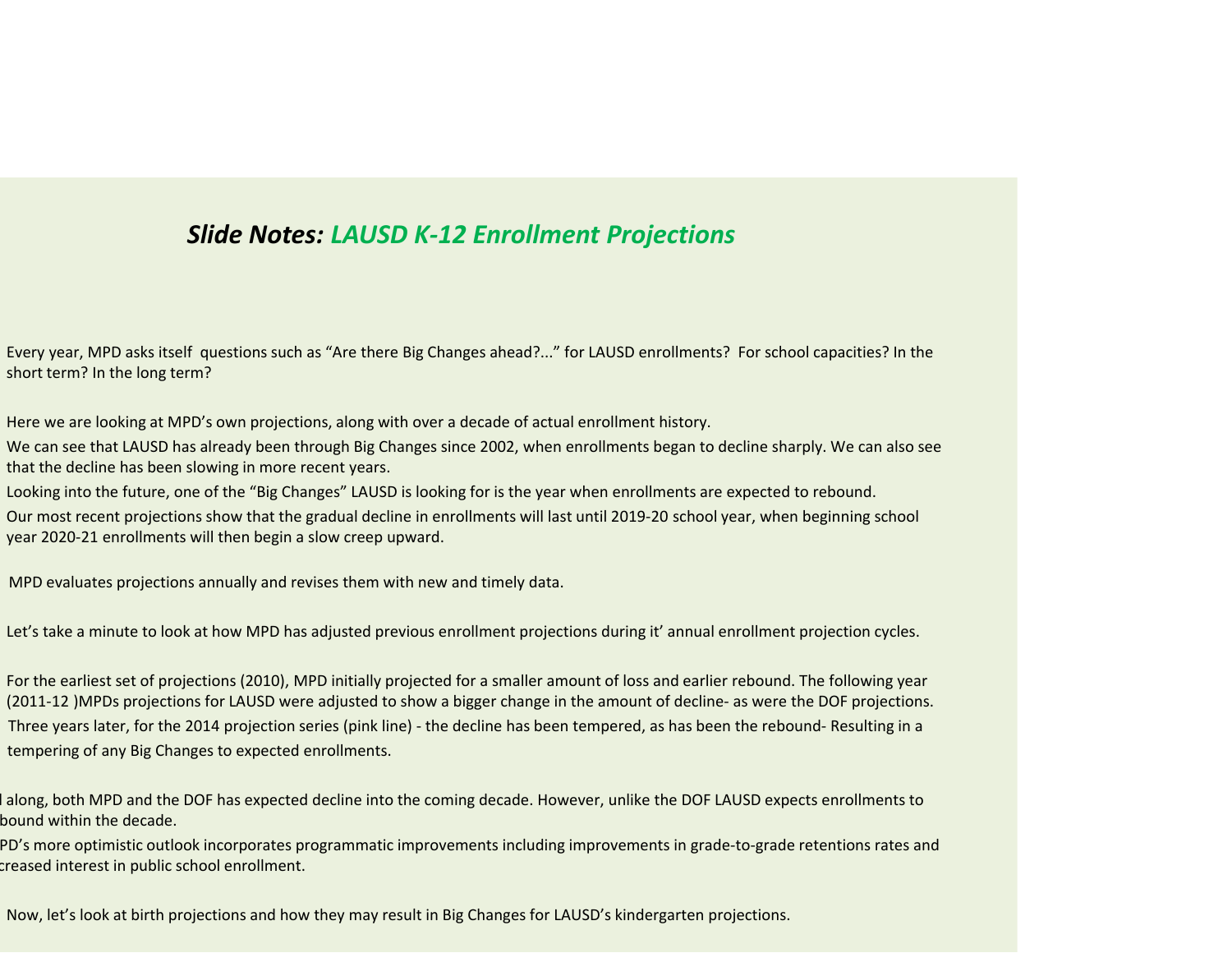## *DOF Birth Projections for California (2014 Series)*



1999 2000 2001 2002 2003 2004 2005 2006 2007 2008 2009 2010 2011 2012 2013 2014 2015 2016 2017 2018 2019 2020 2021 2022 2023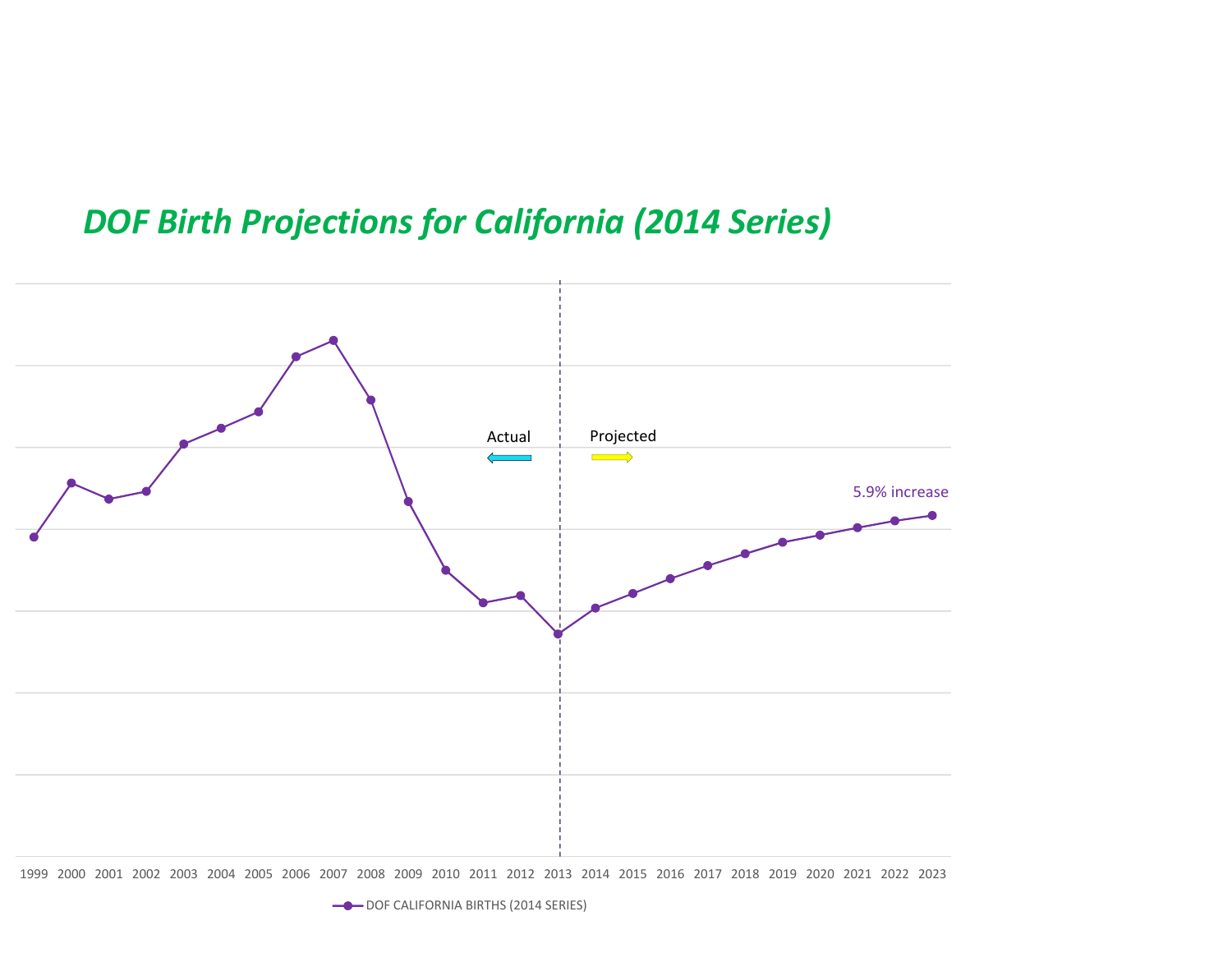## *Slide Notes: DOF Birth Projections for California (2014 Series)*

o particular population trends that influence enrollment projections are fertility and birth trends.

e the DOF, MPD keys off of birth projections to produce K‐12 school enrollment projections, specifically for lergarten and 1<sup>st</sup> grades.

if there are changes to birth projections, there can be changes to K‐12 enrollment projections.

et's take <sup>a</sup> quick look at current DOF birth projections for the entire state of California. he DOF expects "…the number of births… to increase each year over the ten‐year projection period ompared to (2013) level."

o, statewide births are expected to increase, what is expected for LA County? here have been substantial changes in DOF projections for the County since their 2010 projection series.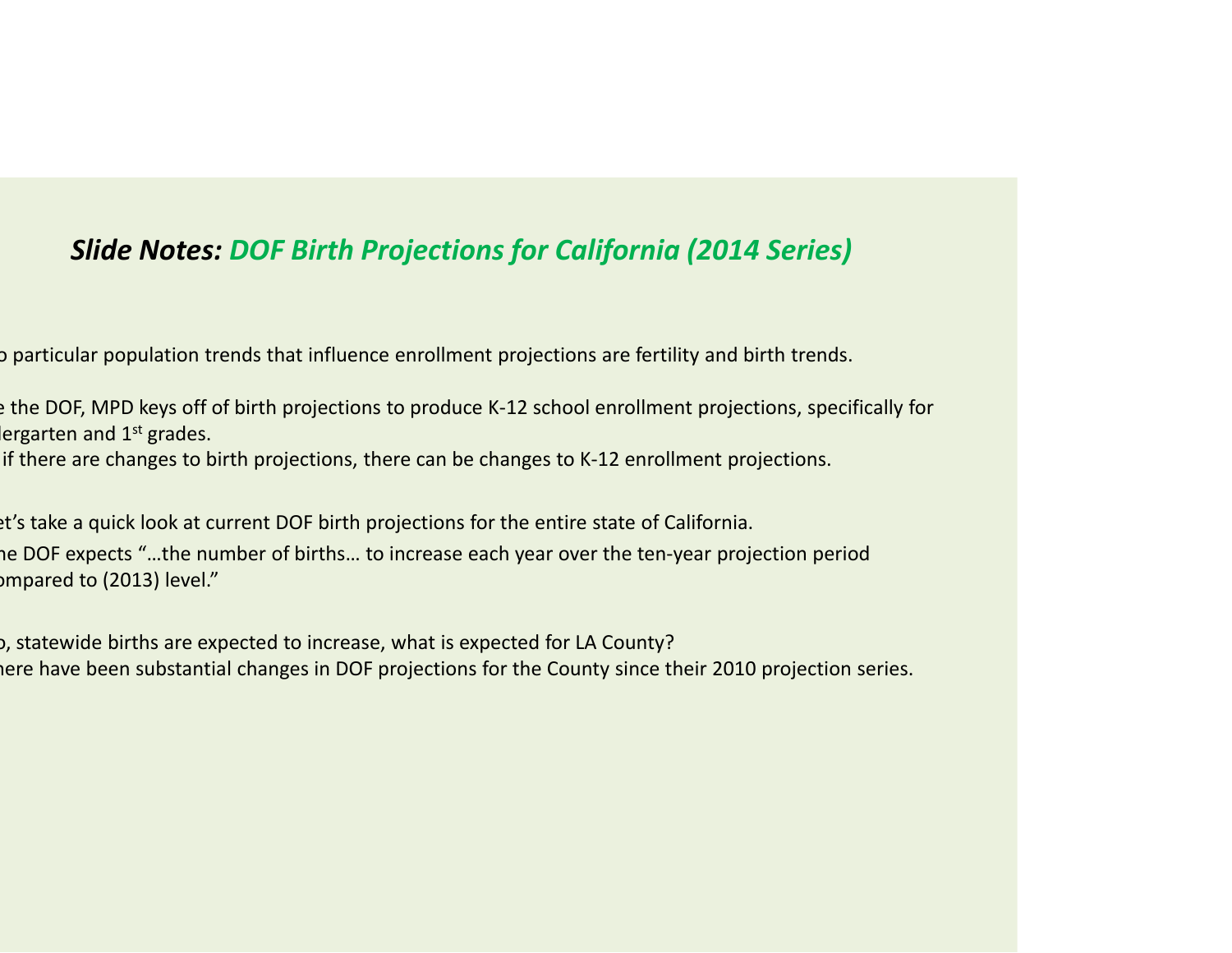# *DOF Birth Projections for LA County (2014 Series)*

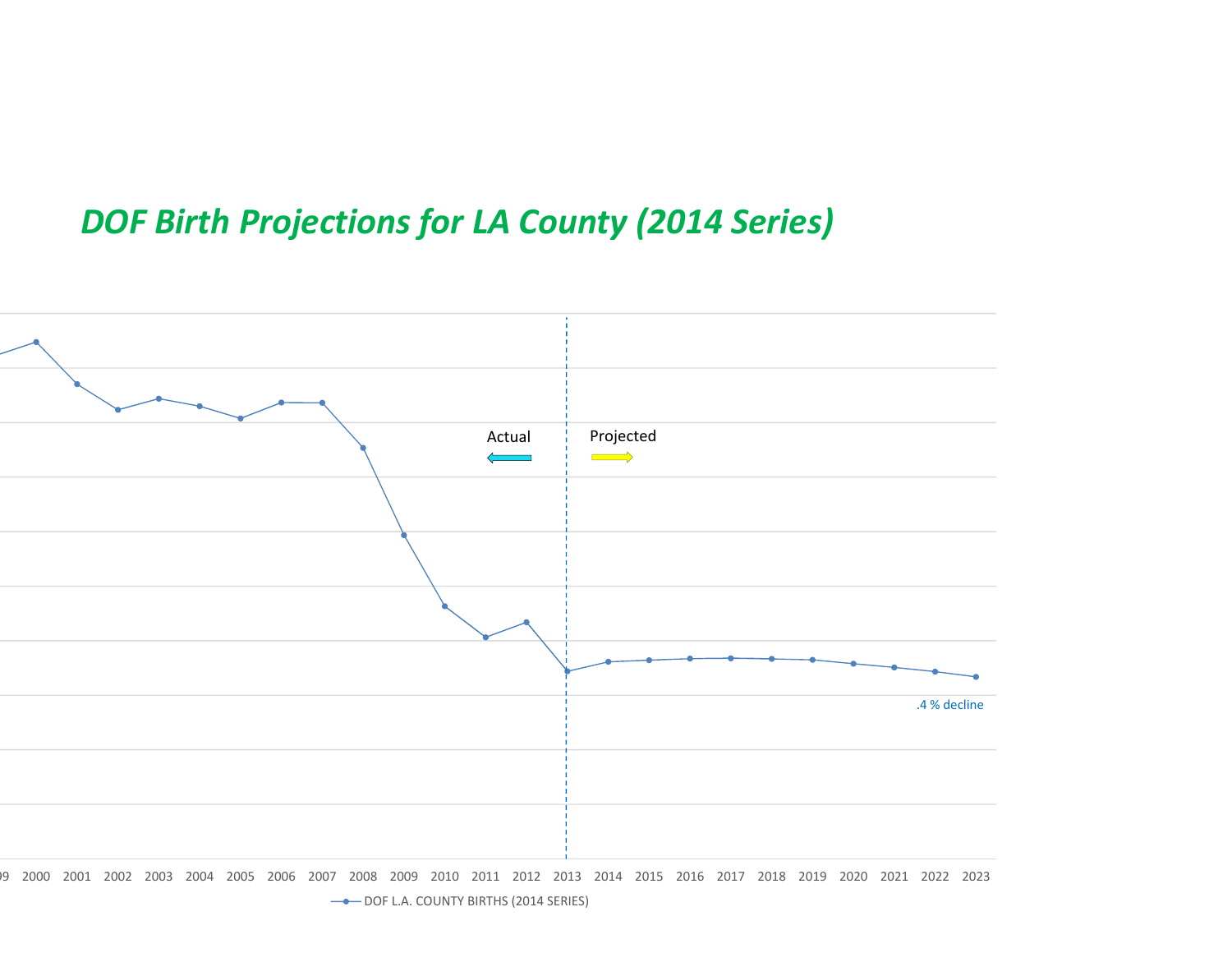#### *Slide Notes: DOF Birth Projections for LA County (2014 Series)*

ere is the DOF's current projection for LA county.

ote that the number of actual LA County births have consistently declined for over <sup>a</sup> decade.

his newest 2014 projection is projecting <sup>a</sup> very flat trajectory for the coming decade.

hey see a decline that is bolstered by a continuing decrease in TFR for LA County, which had already wered from 2.7 in 1990 to 1.8 by the year 2010.

e'll soon see that this recent birth projection from the DOF shows is <sup>a</sup> very different outlook than in past rs.

PD uses birth projections from the DOF, but does that projection for the County supply enough detail to ect for births in LAUSD boundaries?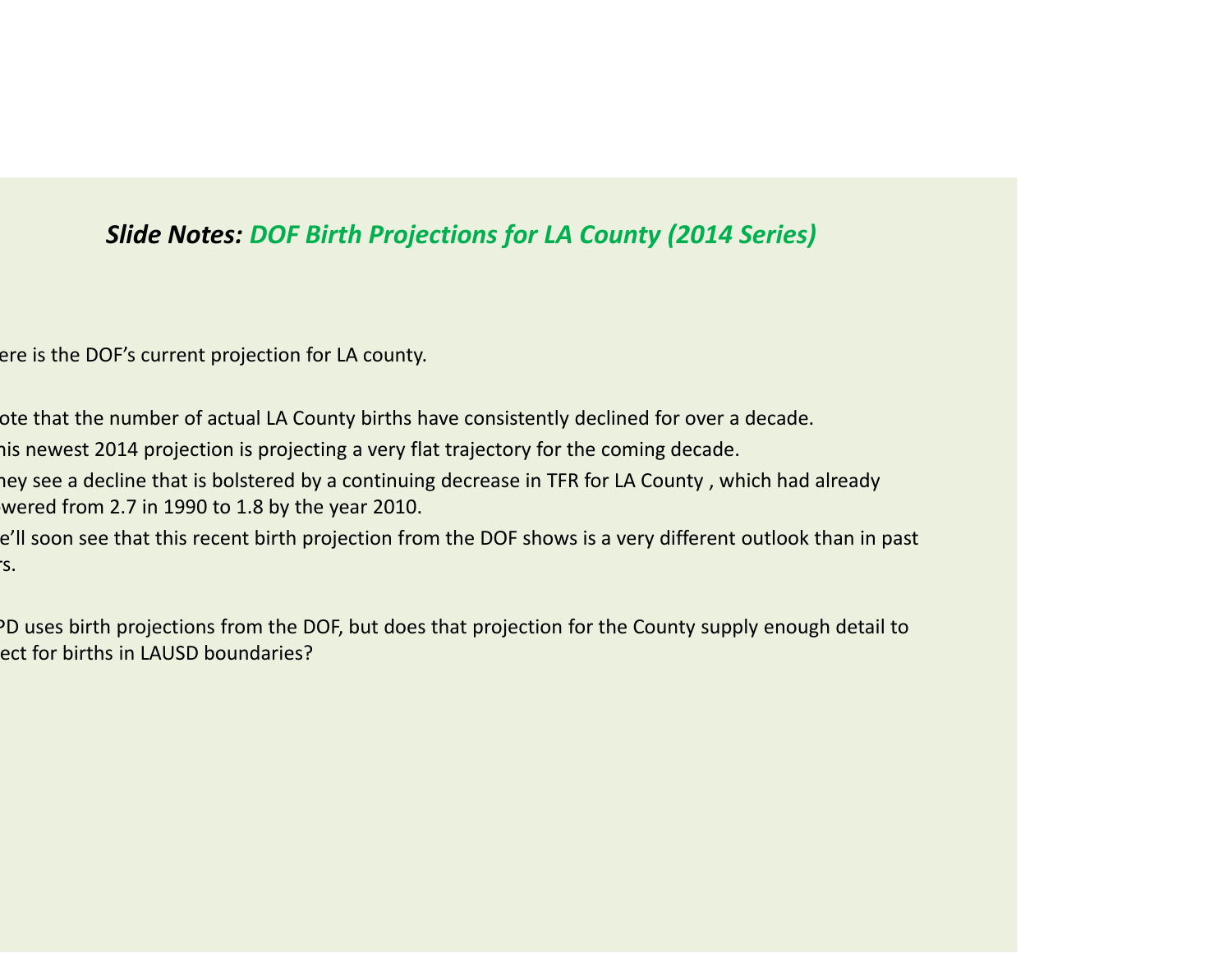

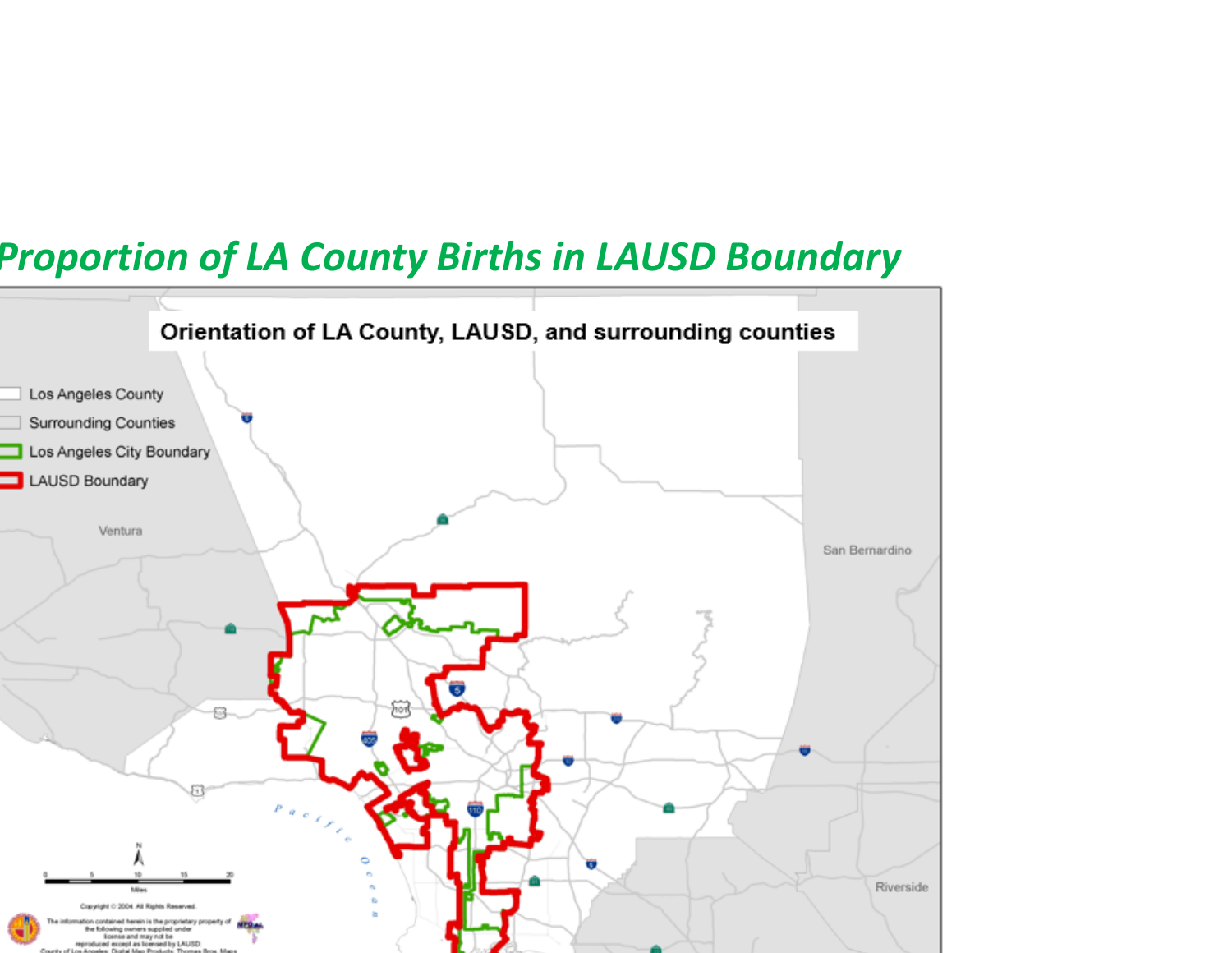### *Slide Notes: Proportion of LA County Births in LAUSD Boundary*

ecause that LAUSD only serves part of the LA County & because no other agency produces birth projections r the LAUSD geography, MPD creates our own projections using a combination of individual birth records nd LA County level projections from the DOF.

o, as the DOF County‐wide birth projections change, so too can LAUSD's birth and kindergarten projections.

et's next look at how changes in DOF birth projections have influenced changes in LAUSD birth projections.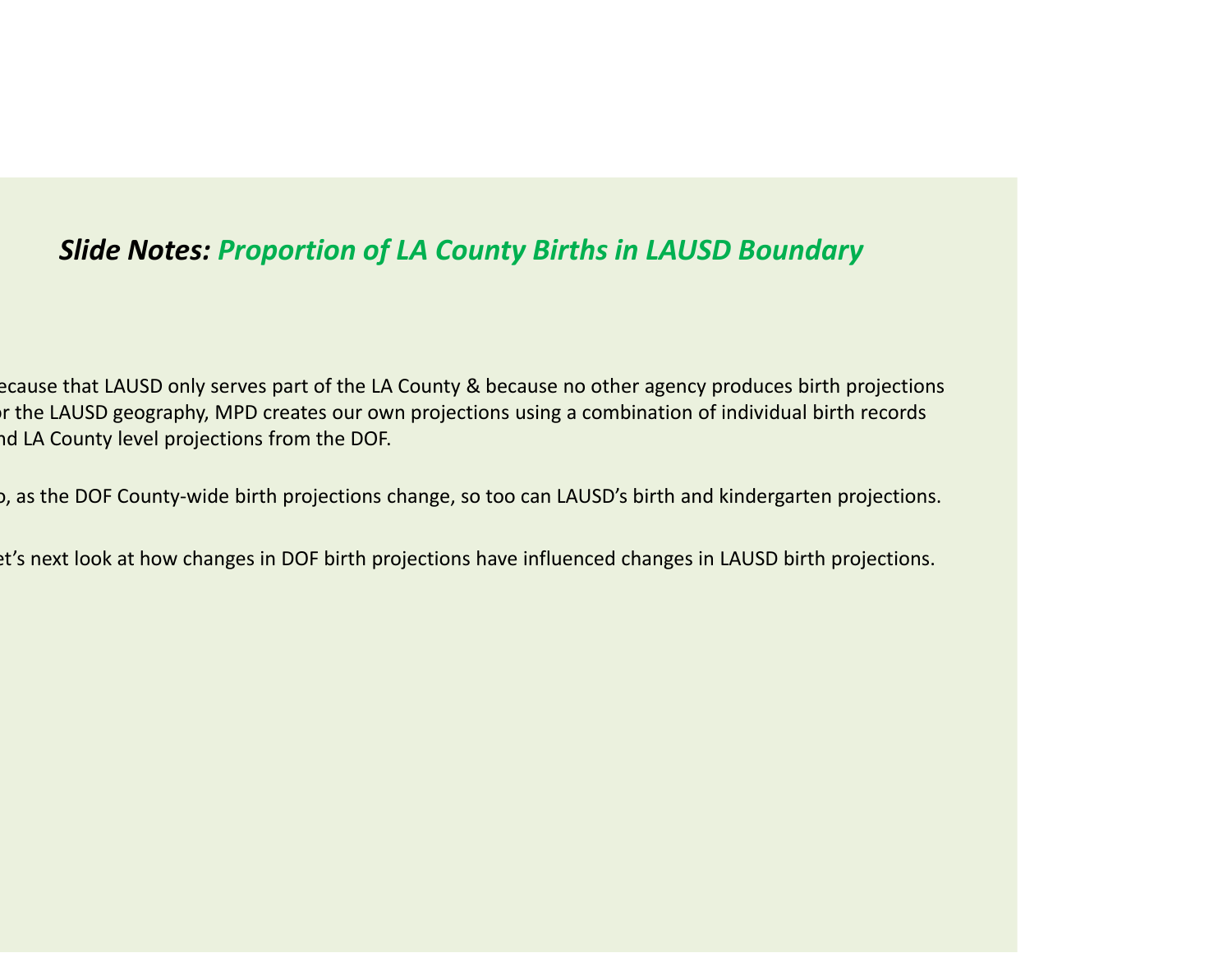

## *Comparing DOF Birth Projections for LA County & LAUSD*

 $\rightarrow$  LAUSD BIRTHS (2010)  $\rightarrow$  LAUSD BIRTHS (2011)  $\rightarrow$  LAUSD BIRTHS (2014)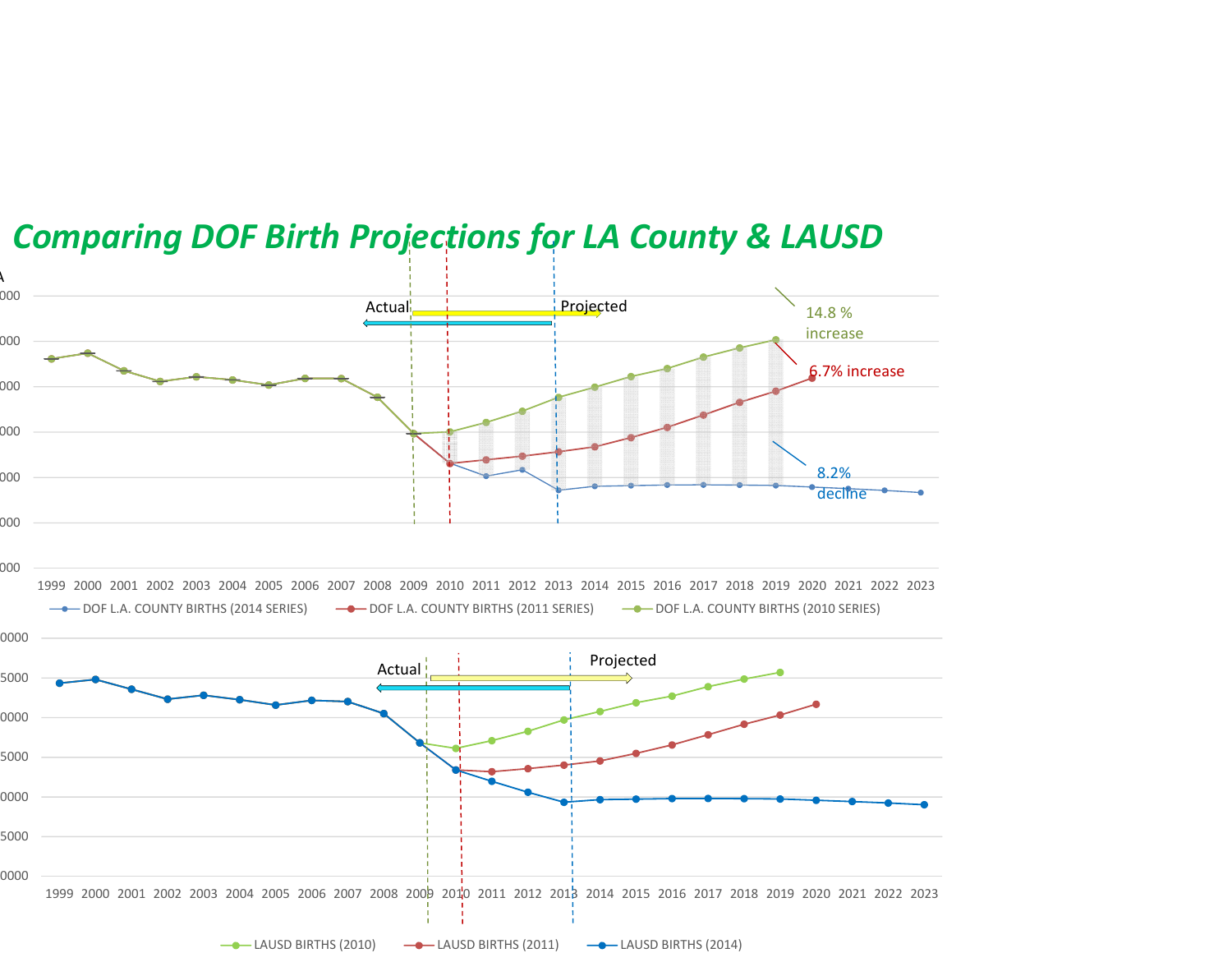#### *Slide Notes: Comparing DOF Birth Projections for LA County & LAUSD*

ere we see <sup>a</sup> sampling of previous birth projections from the DOF birth projections for the corresponding rojection series. (chart A)

otice that each of the earlier DOF birth projections had projected that the number of births would rebound n each of the first projected year.

w with the 2014 series the trajectory is reversed.

hen comparing the three projection series during the same (2009 to 2019) time period, we see that the st optimistic 2010 series, which projected <sup>a</sup> 14.8% increase in births, now in 2014, shows <sup>a</sup> reversal of une by expecting <sup>a</sup> 8.2% *decline.*

s current trajectory seems more consistent with what we've known about LA County population dynamics; county has declining birth and fertility trends, negative net domestic migration, and minor net positive rnational in‐migration.

re are LAUSD birth projections for the same years as the DOF projection series. (chart B) for LAUSD, Big Changes in DOF birth projections at the County‐level have produced Big Changes for SD's own birth projections.

ow let's see how the shifts in DOF birth projections could produce "Big Changes" in MPDs kindergarten nrollment projections 5 years later.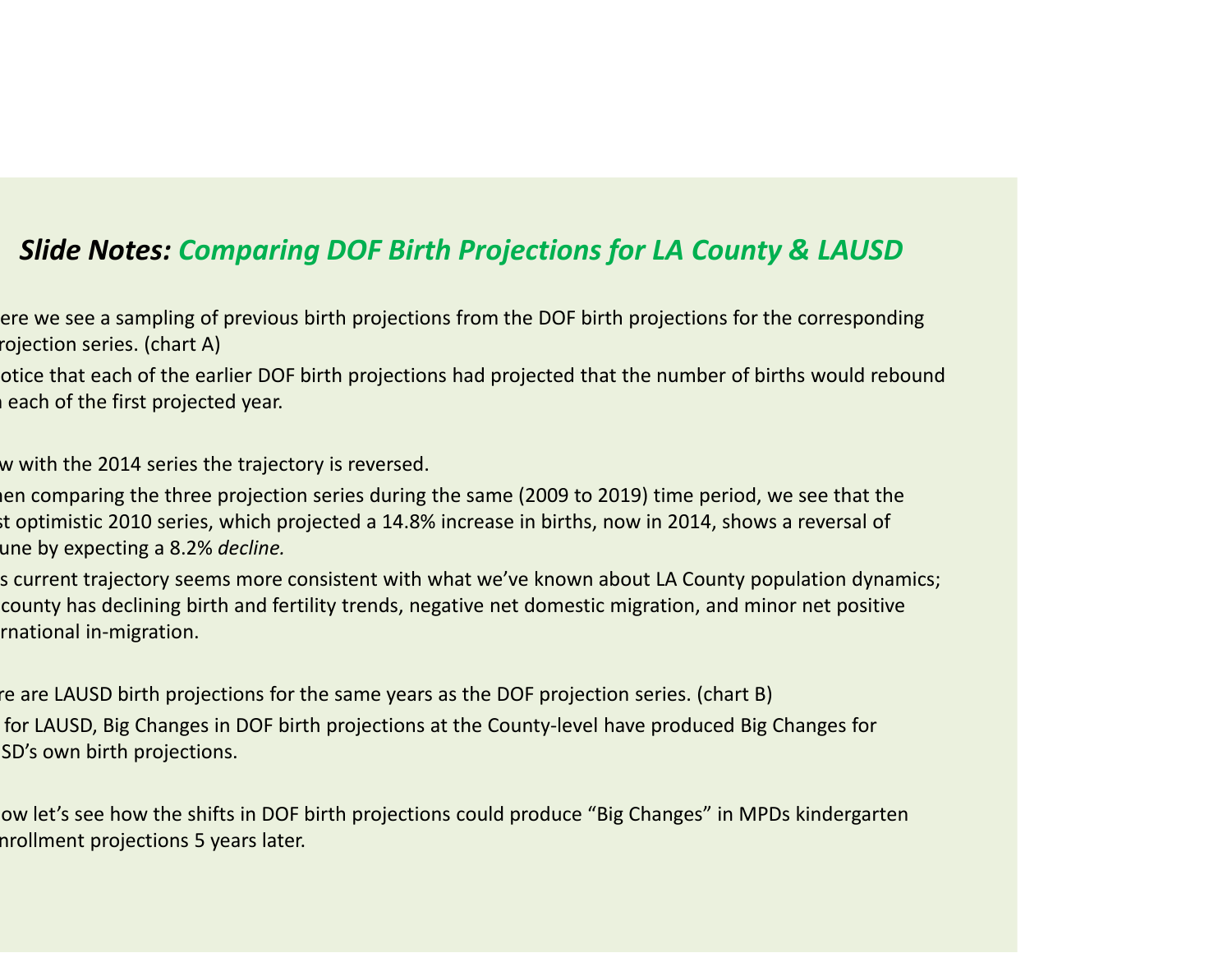#### *LAUSD Births to Kindergarten Enrollments*

![](_page_13_Figure_1.jpeg)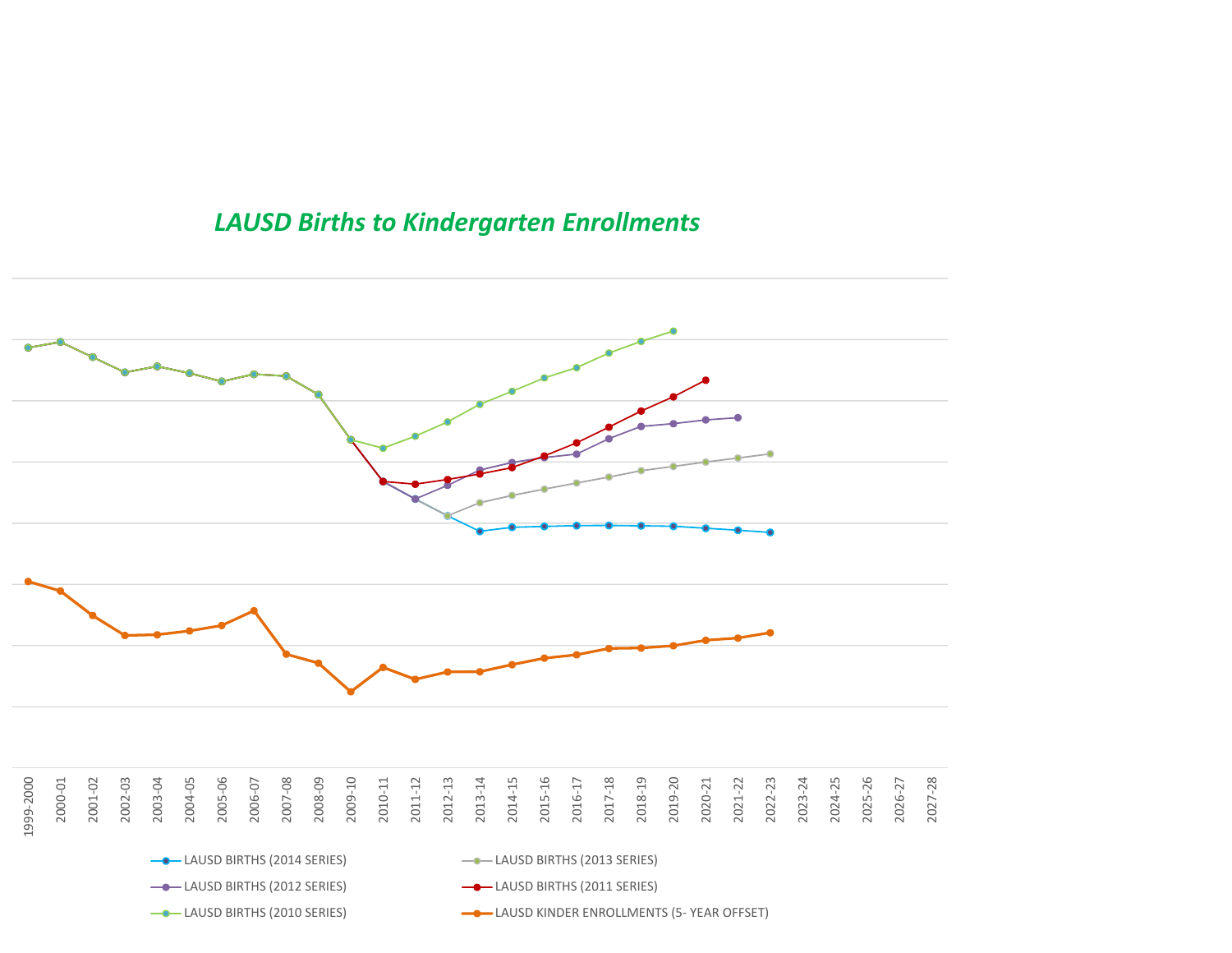### *Slide Notes: LAUSD Births to Kindergarten Enrollments*

nd here we are looking at the Changes in the LAUSD birth projections for the each of the past 5 years, ng with MPDs current kindergarten projection.

ecause the newest DOF projections were not available in time to use for MPD's annual projection cycle, IPD used the previous DOF (2013) birth projections to key off of for kindergarten enrollments.

otice the DOF birth projection series plotted with MPD's current Kindergarten enrollment projections (5‐ ear offset) – the trends are more or less moving in parallel.

otice that kindergarten enrollments have been increasing into post recession years.

we look at the direction of both the 2014 LAUSD birth projection and kindergarten projection (keyed from 013 DOF projections) (grey line) we can see that the two lines might intersect in outer years, which would e <sup>a</sup> departure from historical relationships.

ow that MPD has the 2014 birth projection series, we are evaluating Kindergarten projections for our pcoming annual projection cycle.

ith this newest DOF projection (blue line), MPD's kindergarten enrollments may need to be adjusted. If so, y how much? To answer this, MPD will use up‐to‐date data including actual enrollments, actual births, and rogrammatic data.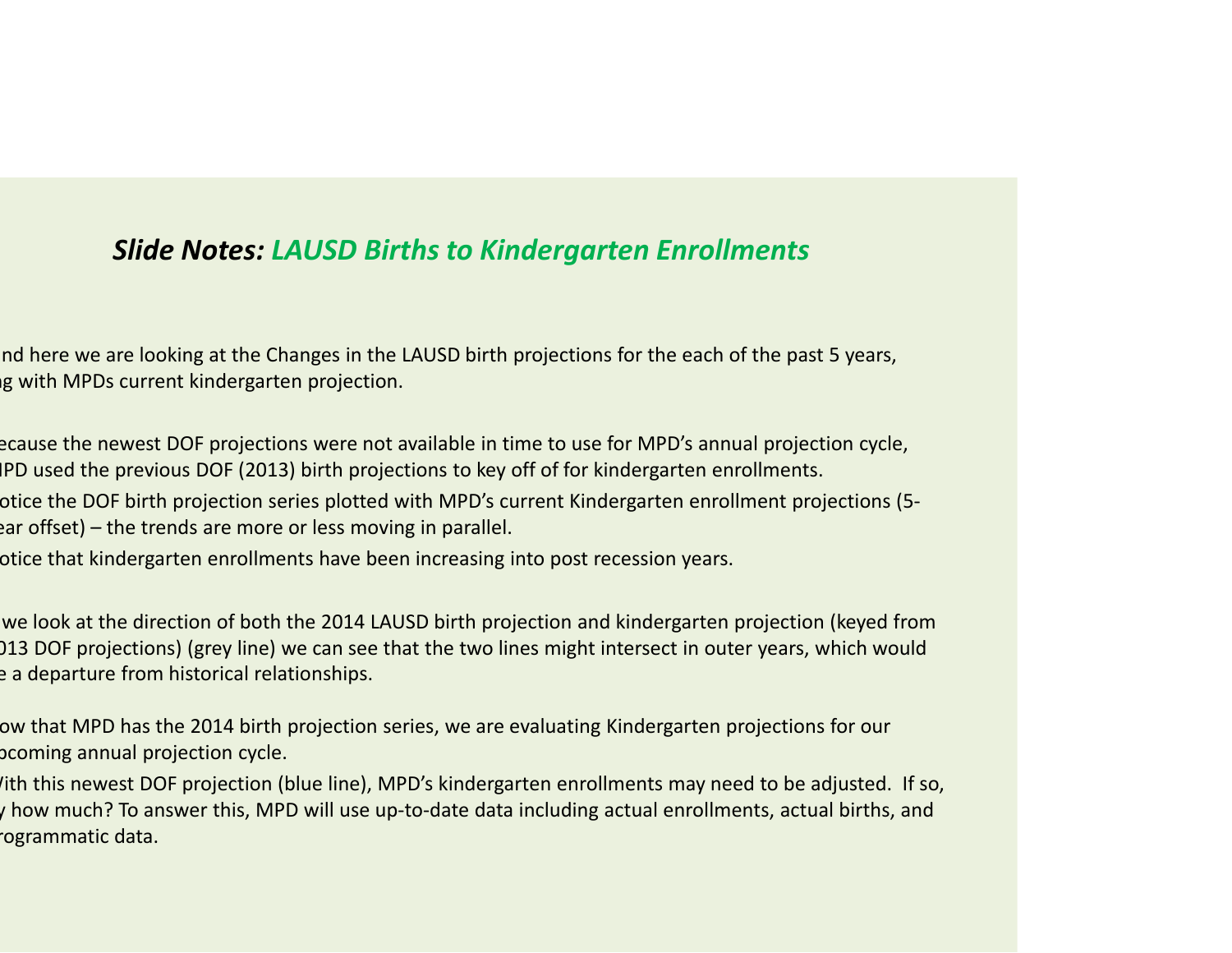# *MPD K‐12 Enrollment Projection for LAUSD (2014‐15 Series)*

![](_page_15_Figure_1.jpeg)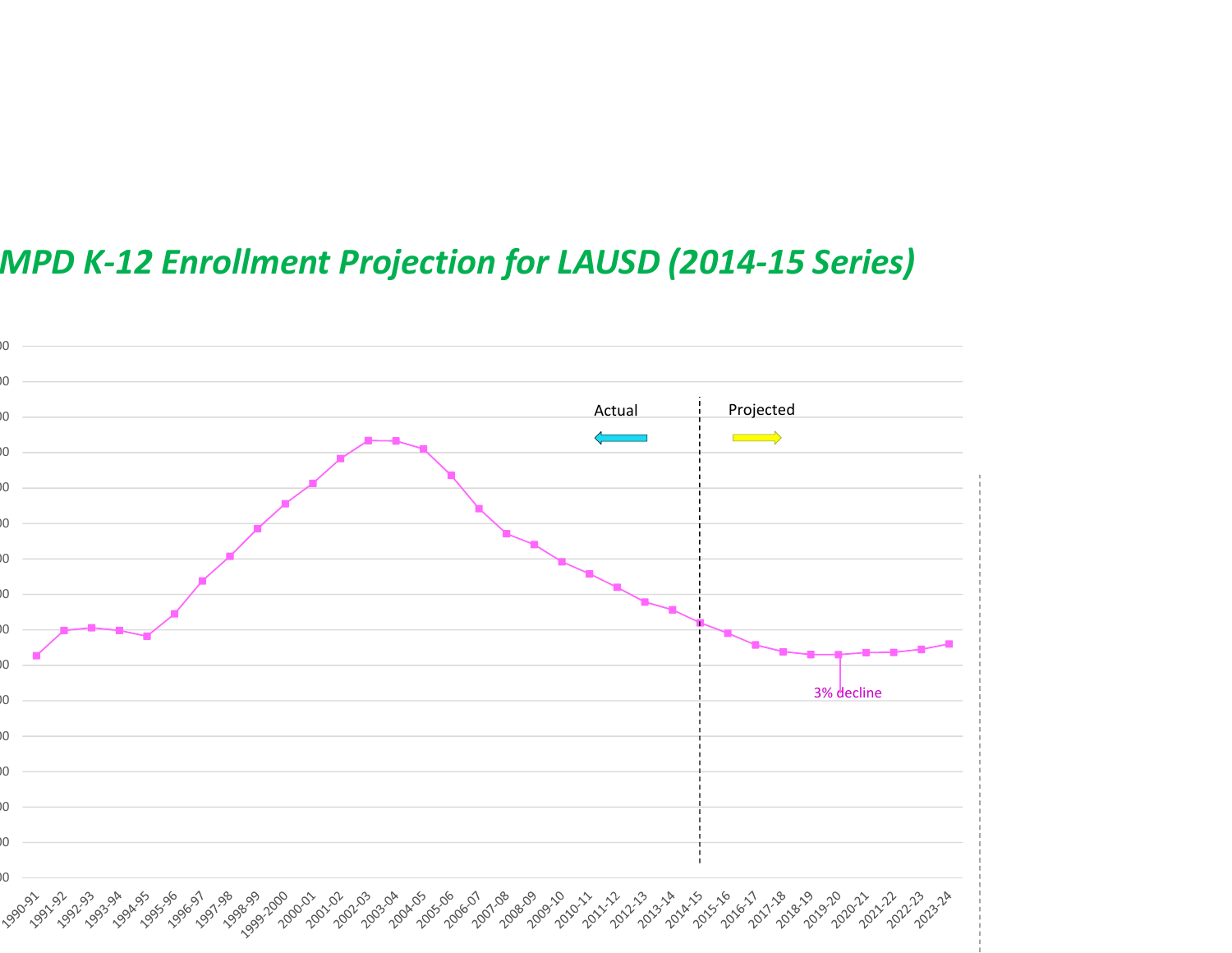### *Slide Notes: MPD K‐12 Enrollment Projection for LAUSD (2014‐15 Series)*

- So, here again we are looking at the District projection to ask ourselves "Are Big Changes Ahead for the Los Angeles Unified School District?"
- We could say that for total K‐12 enrollments, not so Big Changes, except that rebounding enrollments are expected mid decade.
- Now, with the new DOF birth projections, Bigger Changes may be in store for projected kindergarten enrollments.
- Beyond producing enrollment projections, MPD continues to support the District by engaging in projects that explore the effects of District goals and operations on enrollments and capacities.
- Currently, we are actively pursuing projects such as :
- 1) Exploring grade‐to‐grade progression among currently enrolled student cohorts, throughout their high school careers. MPD is looking at "high school tenure" and how that relates to A‐G requirements, graduation rates, and facilities (e.g. supply and demand for seats);
- 2) Exploring characteristics of attendance boundaries that have larger percentages of students who attend their resident schools versus boundaries with fewer resident students enrolled;
- 3) Evaluating the degree of influence that new construction of facilities has had on student academic progress and enrollment patterns.

So, are Big Changes ahead for the LAUSD? For MPD‐ Always.